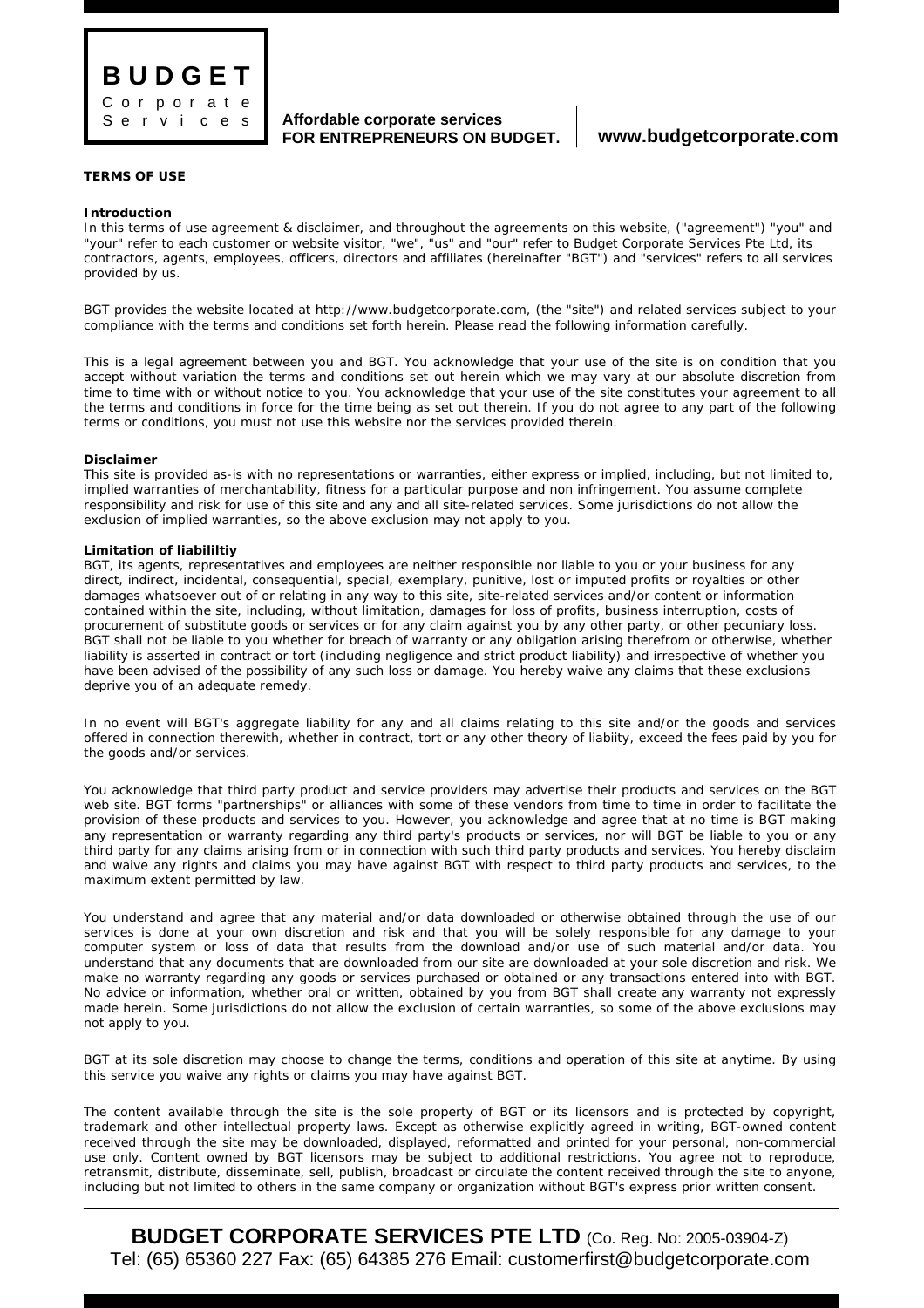

## **Affordable corporate services FOR ENTREPRENEURS ON BUDGET. www.budgetcorporate.com**

This site is not a substitute for legal counsel

All materials accessible via the site are intended to provide you with a convenient method for completing and filing your requested forms. The materials available at the site contain information of general application and are not intended to replace the advice of an attorney. While our staff expends great efforts to maintain and publish accurate information, Singapore laws and legislation of other jurisdictions are dynamic and constantly evolving. In addition, laws are open to different interpretation and greatly vary amongst different jurisdictions.

The materials, information and links posted on the site are provided for public informational purposes only, and do not constitute individualized legal advice. The information on the site is only provided with the understanding that BGT and its affiliates are not engaged in rendering legal or other professional services. BGT expressly disclaims any liability, loss or risk incurred as a consequence, directly or indirectly, of the use and application of any of the contents of this information. This information is not a substitute for the advice of a competent legal or other professional. You are advised to consult with qualified legal counsel to determine the current law and how it may apply to your particular situation.

When using our services, you will be acting as your own attorney. BGT completes information on the requested forms based upon the information you have provided to us. By providing you with this service, BGT, its advisors, agents, representatives, and employees are not rendering any legal or otherwise professional advice or service, and no representations or warranties, express or implied, are given regarding the legal or other consequences resulting from the use of our services, including but not limited to information, content and/or forms.

BGT, its advisors, agents, representatives, and employees are not engaged in the practice of law and cannot provide you with legal advice. Although BGT expends great efforts and respects the confidential nature of the information you are submitting to us, no special relationship or privilege exists between BGT and you, including but not limited to any attorney-client relationship that might exist had you consulted with a licensed attorney.

As with all important business matters, BGT, its advisors, agents, representatives, and employees stongly recommend that you consult with an attorney licensed to practice law or a licensed accountant in the applicable jurisdiction.

### **Dissatisfaction**

In the event of dissatisfaction, BGT will undertake its best efforts to resolve the matter to your satisfaction. If you remain dissatisfied after BGT's attempts to resolve the matter, BGT will retain S\$200 processing fee (in the event that services have been performed and forwarded to you) or a \$100 processing fee (in the event that no documents have been forwarded to you), and will refund the remainder of the fees paid to BGT (with the exception of shipping and handling fees and fees forwarded to third parties on your behalf, as defined below). In the event that BGT has not initiated processing of your order, BGT will refund the remainder of the fees paid to BGT. Any and all fees paid to the relevant government authority such as Accounting and Corporate Regulatory Authority (ACRA) or other outside agency, including shipping and handling fees, cannot be refunded under any circumstances. No refunds will be issued unless all original documents are returned and received by BGT.

### **Link disclaimer**

Links to other sites are provided only as a courtesy to you. These links do not constitute an endorsement of products, services or information provided by other sites or third parties. Further, the inclusion of links to other sites does not imply that the other sites have given permission for inclusion of these links, or that there is any relationship between BGT and the linked site. BGT is not responsible for the privacy practices or the content of others web sites. BGT hereby disclaims any and all representations or warranties expressed on any site other than our own.

## **Copyright**

All content within this site, including, but not limited to text, software, graphics, logos, icons and images are the property of BGT. Except as provided herein, no portion of the materials on these pages may be reprinted or republished in any form without the express written permission of BGT. Permission is granted to print copies of informational articles for your own use and review, provided that source attributions and copyright notices are maintained.

### **Intellectual property**

BGT reserves all of its rights in the graphic image and text, any other images, its trade names and trademarks, copyrights and any and all intellectual property rights. BGT's trade names, trademarks, logos and service names and similar proprietary marks shall not be reprinted or displayed in any form without the express written permission of BGT. The unique trade dress of the site is also a service mark of BGT.

### **Email transmissions**

Our site uses an online e-form for customers to apply for our services. When you send BGT an electronic mail transmission (as distinguished from an e-form, which is encrypted), the electronic mail transmission is not necessarily secure and is not encrypted. Accordingly, email transmissions are not necessarily protected from unauthorized access.

**BUDGET CORPORATE SERVICES PTE LTD** (Co. Reg. No: 2005-03904-Z) Tel: (65) 65360 227 Fax: (65) 64385 276 Email: customerfirst@budgetcorporate.com